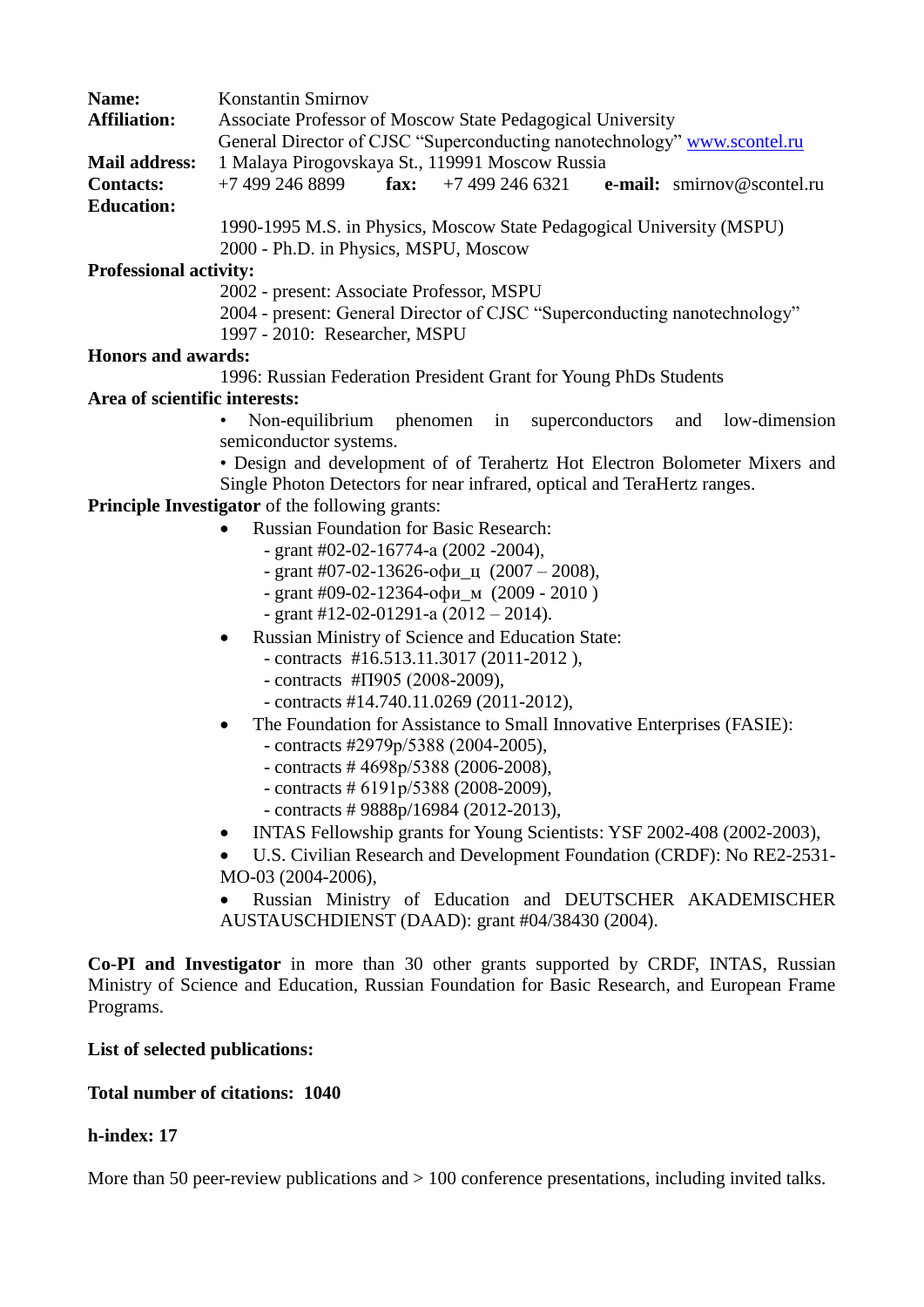Selected peer-review publications:

- G.Gol'tsman, O.Okunev, G.Chulkova, A.Lipatov, A.Semenov, K.Smirnov, B.Voronov, A.Dzardanov, C.Williams, and R.Sobolewski - Picosecond superconducting single-photon optical detector.// Applied Physics Letters, v.79, №6, pp.705-707, 2001,
- G.Gol'tsman, O.Okunev, G.Chulkova, G.Lipatov, A.Dzardanov, K.Smirnov, A.Semenov, B.Voronov, C.Williams and R.Sobolewski - Fabrication and properties of an ultrafast NbN hot-electron single-photon detector.// IEEE Transactions on Applied Superconductivity, vol.11, pp.574-577, 2001,
- A.Lipatov, O.Okunev, K.Smirnov, G.Chulkova, A.Korneev, P.Kouminov, G.Gol'tsman, J.Zhang, W.Slysz, A.Verevkin, R.Sobolewski -An Ultrafast NbN Hot-Electron Single-Photon Detector for Electronic Applications.// Superconductor Science and Technology, 15, 1689–1692, 2002,
- R.Sobolewski, Y Xu X Zhang, C.Williams, J.Zhang, A.Verevkin, G.Chulkova, A.Korneev; A.Lipatov; O.Okunev; K.Smirnov; G.Gol'tsman - Spectral sensitivity of the NbN singlephoton superconducting detector.// IEICE Transactions on Electronics, Vol. E85-C, No3, pp. 797-802, 2002,
- A.Verevkin, J.Zhang, R.Sobolewski, A.Lipatov, O.Okunev, G.Chulkova, A.Korneev, K.Smirnov, G.Gol'tsman - Detection efficiency of large-active-area NbN single-photon superconducting detectors in ultraviolet to near-infrared range.// Applied Physics Letters, v.80, №25, pp.4687-4689, 2002,
- A.Korneev, A.Lipatov, O.Okunev, G.Chulkova, K.Smirnov, G.Gol'tsman, J.Zhang, W.Slysz, A.Verevkin, R.Sobolewski- GHz counting rate NbN single-photon detector for IR diagnostics.//Microelectronic Engineering, Elsevier, 69, pp. 274-278, 2003,
- A.Verevkin, A. Pearlman, W. Slysz , J. Zhang, M. Currie, A. Korneev, G. Chulkova, O. Okunev, P. Kouminov, K. Smirnov, B.Voronov, G.N.Gol'tsman and Roman Sobolewski - Ultrafast Superconducting Single-Photon Detectors for Near-Infrared-Wavelength Quantum Communications.// Journal of Modern Optics, vol. 51, no. 9-10, pp. 1447-1458, 2004,
- А. Korneev, P. Kouminov, V. Matvienko, G. Chulkova, K. Smirnov, B. Voronov, G. N. Gol'tsman, M. Currie, W. Lo, K. Wilsher, J. Zhang, W. Slysz, A. Pearlman, A. Verevkin, Roman Sobolewski - Sensitivity and gigahertz counting performance of NbN superconducting single-photon detectors.// Applied Physics Letters volume 84, number 26, pp 5338-5340, 28 June 2004,
- А.А. Корнеев, О.В. Минаева, И.А. Рубцова, И.И. Милостная, Г.М. Чулкова, Б.М. Воронов, К.В. Смирнов, В.А. Селезнев, Г.Н. Гольцман, А. Перлман, В. Слиц, А. Кросс, П. Альварес, А. Веревкин, Р. Соболевский – Сверхпроводящий однофотонный детектор на основе ультратонкой пленки NbN.// Квантовая электроника, 35 (8), 698- 700, 2005,
- А. Korneev, V. Matvienko, O. Minaeva, I. Milostnaya, I. Rubtsova, G. Chulkova, K. Smirnov, V. Voronov, G. Gol'tsman, W. Slysz, A. Pearlman, A. Verevkin, R. Sobolewski – Quantum efficiency and noise equivalent power of nanostructured NbN single-photon detectors in the wavelength range from visible to infrared.// IEEE Transactions on Applied Superconductivity, vol 15, N2, pp. 571-574, 2005,
- W. Słysz, M.Wegrzecki, J. Bar, P.Grabies, M. Gorska, V. Zwiller, C. Latta, A. Pearlman, A. Cross, D. Pan, I. Komissarov, I. Milostnaya, A. Korneev, O. Minaeva, G. Chulkova, K Smirnov, B. Voronov, G. Goltsman, R. Sobolewski - Fibre-coupled, single photon detector based on NbN superconducting nanostructures for quantum communications// Journal of Modern Optics, 54(2–3):315–326, 2007,
- I. Milostnaya, A Korneev, M. Tarkhov, A. Divochiy, O. Minaeva, V. Seleznev, N. Kaurova, B. Voronov, O Okunev, G Chulkova, K Smirnov and G. Goltsman -Superconducting Single Photon Nanowire Detectors Development for IR and THz Applications.// Journal of Low Temperature Physics, Vol. 51, pp. 591-596, 2008,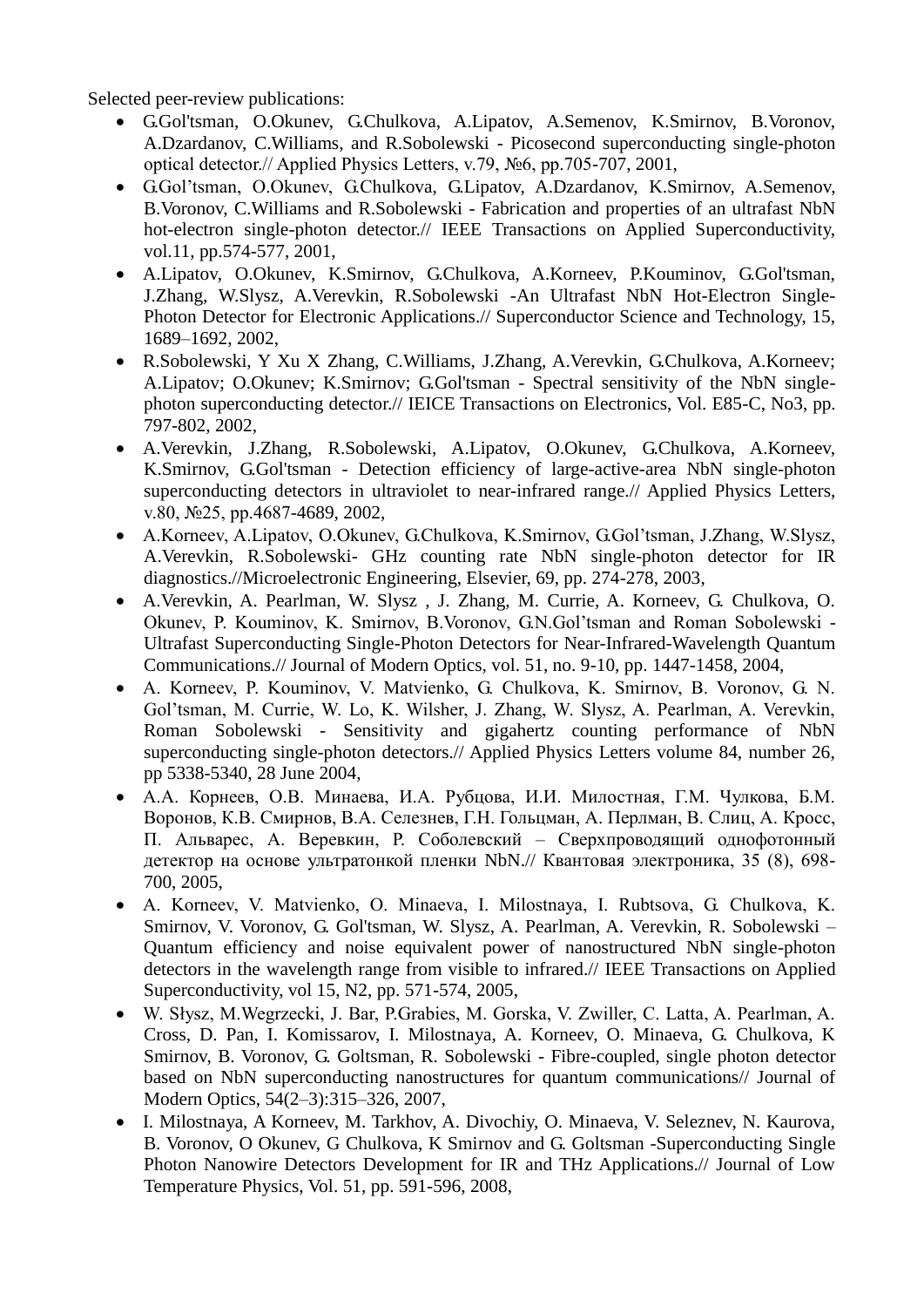- G. Goltsman, A. Korneev, A. Divochiy, O. Minaeva, M. Tarkhov, N. Kaurova, V. Seleznev, B. Voronov, O. Okunev, A. Antipov, K. Smirnov, Yu. Vachtomin, I. Milostnaya, G. Chulkova "Ultrafast superconducting single-photon detector", Journal of Modern Optics, 1362-3044, Volume 56, Issue 15, Pages 1670 – 168, 2009,
- D. Elvira, A. Michon, B. Fain, G. Patriarche, G. Beaudoin, I. Robert-Philip, Y. Vachtomin, A. V. Divochiy, K. V. Smirnov, G. N. Goltsman, I. Sagnes, A. Beveratos, «Time-resolved spectroscopy of InAsP/InP(001) quantum dots emitting near 2 μm», Applied Physics Letters 97, 131907 (2010),
- Y. Xu, X. Zheng, C. Williams, A. Verevkin, R. Sobolewski, G. Chulkova, A. Lipatov, O. Okunev, K. Smirnov, G.N. Gol'tsman, "Ultrafast superconducting hot-electron single-photon detector," in Technical Digest of the Conference on Lasers and Electro-Optics, CLEO2001, IEEE Cat. No.01CH37170, pp.345-346,
- G. N. Gol'tsman, K. Smirnov, P. Kouminov, B. Voronov, N. Kaurova, V. Drakinsky J. Zhang, A. Verevkin, and R. Sobolewski, "Fabrication of Nanostructured Superconducting Single-Photon Detectors" IEEE Trans. Appl. Supercon., vol.13, no.2, pp.192-195, 2003,
- G.Goltsman, A.Korneev, V.Izbenko, K.Smirnov, P.Kouminov, B.Voronov, N.Kaurova, A.Verevkin, J.Zhang, A.Pearlman, W.Slysz, R.Sobolewski, "Nano-structured superconducting single-photon detectors", Nuclear Instruments and Methods in Physics Research A, Vol 520, Issues 1-3 , 11 March 2004, pp 527-529,
- J.Kitaygorsky, J.Zhang, A.Verevkin, A.Sergeev, A.Korneev, V.Matvienko, P.Kouminov, K.Smirnov, B.Voronov, G.Gol'tsman, R.Sobolewski, "Origin of Dark Counts in Nanostructured NbN Single-Photon Detectors", IEEE Trans. on Appl. Supercond., (2005) 15(2) , 545-548,
- A.Pearlman, A.Cross, W.Slysz, J.Zhang, A.Verevkin, M.Currie, A.Korneev, P.Kouminov, K.Smirnov, B.Voronov, G.Gol'tsman, R.Sobolewski, "Gigahertz counting rates of NbN single-photon detectors for quantum communications", IEEE Trans. on Appl. Supercond., (2005) 15(2), 579-582,
- G.Gol'tsman, A.Korneev, I.Rubtsova, I.Milostnaya, G.Chulkova, O.Minaeva, K.Smirnov, B.Voronov, W.Slysz, A.Pearlman, A.Verevkin, R.Sobolewski, "Ultrafast superconducting single-photon detectors for near-infrared-wavelength quantum communications", Phys. Stat. Sol., 2, No 5, p 1480-1488, 2005,
- W. Slysz, M. Wegrzecki, J. Bar, M. Gorska, V. Zwiller, C. Latta, P. Bohi, I. Milostnaya, O. Minaeva, A. Antipov, O. Okunev, A. Korneev, K, Smirnov, B. Voronov, N. Kaurova, G. Gol'tsman, A. Pearlman, A. Cross, I. Komissarov, A. Verevkin, R. Sobolewski, "Fibercoupled single-photon detectors based on NbN superconducting nanostructures for practical quantum cryptography and photon-correlation studies", Appl. Phys. Lett. 88, 261113 (2006),
- Milostnaya, A. Korneev, I. Rubtsova, V. Seleznev, O. Minaeva, G. Chulkova, O. Okunev, B. Voronov, K. Smirnov, G. Gol'tsman, W. Słysz, M. Wegrzecki, M. Guziewicz, J. Bar, M. Gorska, A. Pearlman, J. Kitaygorsky, A. Cross and R. Sobolewski "Superconducting singlephoton detectors designed for operation at 1.55−□m telecommunication wavelength" Journal of Physics: Conference Series 43 (2006) 1334–1337,
- Korneev, A.; Vachtomin, Y.; Minaeva, O.; Divochiy, A.; Smirnov, K.; Okunev, O.; Golapos;tsman, G.; Zinoni, C.; Chauvin, N.; Balet, L.; Marsili, F.; Bitauld, D.; Alloing, B.; Lianhe Li; Fiore, A.; Lunghi, L.; Gerardino, A.; Halder, M.; Jorel, C.; Zbinden, H. Selected Topics in Quantum Electronics, IEEE Journal of Volume 13, Issue 4,. 2007 Page(s):944 – 951,
- C. Zinoni, B. Alloing, L. H. Li, F. Marsili, A. Fiore, L. Lunghi, A. Gerardino, Yu. B. Vakhtomin, K. V. Smirnov, and G. N. Gol'tsman, "Single-photon experiments at telecommunication wavelengths using nanowire superconducting detectors", Appl. Phys. Lett., 91:031106, 2007,
- K. Smirnov, A. Korneev, O. Minaeva, A. Divochiy, M. Tarkhov, S. Ryabchun, V. Seleznev,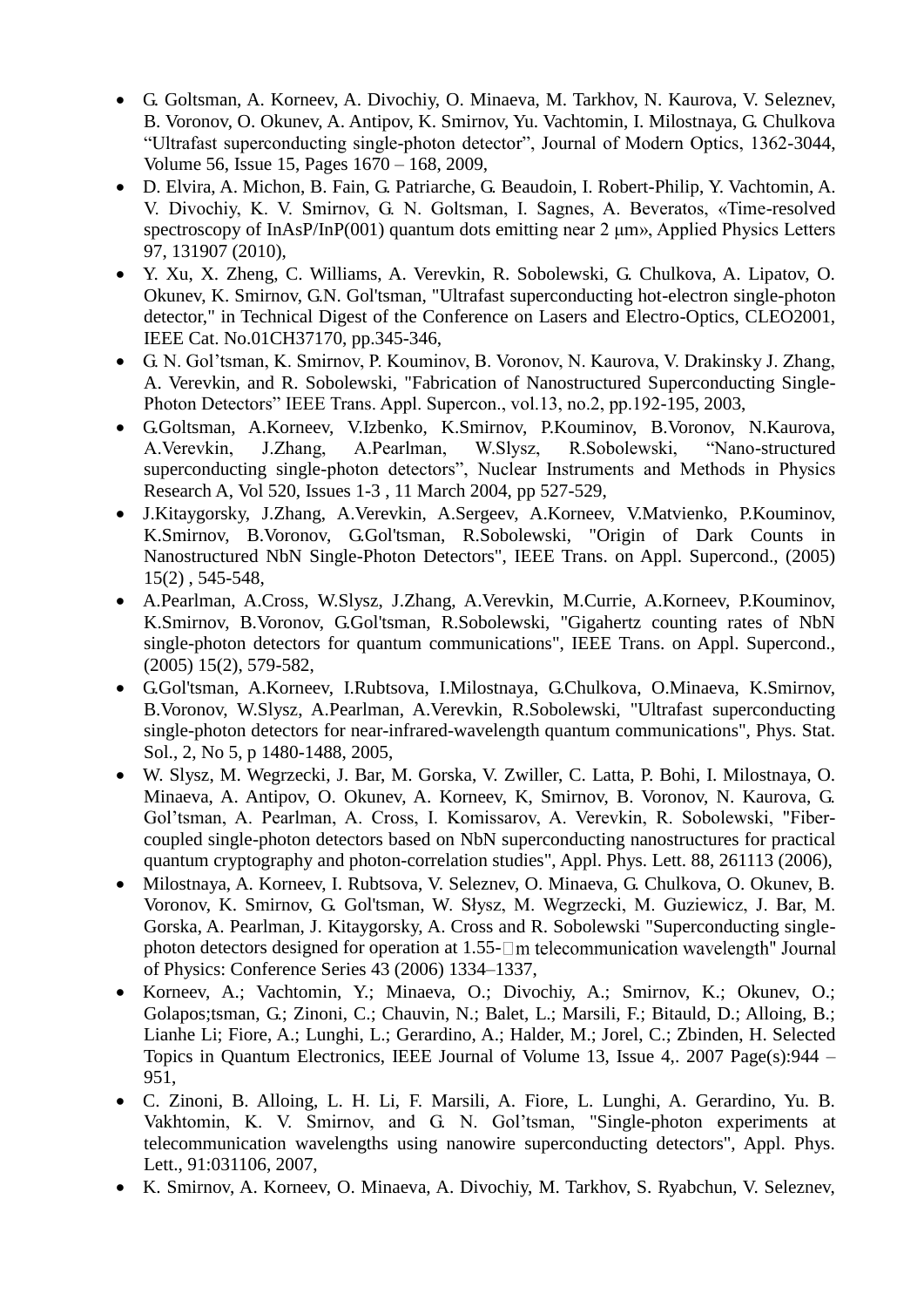N. Kaurova, B. Voronov, G. Gol'tsman, S. Polonsky "Ultrathin NbN film superconducting single-photon detector array", Journal of Physics: Conference Series 61 (2007) 1081–1085,

- J.Kitaygorsky, I. Komissarov, A. Jukna, R. Sobolevski, O. Minaeva, N. Kaurova, A. Divochiy, A. Korneev, K. Smirnov, B. Voronov, I. Milostnaya, G. Goltsman «Dark Count in Nanostructured NbN Superconducting Single-Photon Detectors and bridges» IEEE Transactions on Applied Superconductivity, Vol. 17, No 2, p. 275, 2007,
- A Korneev, A Divochiy, M Tarkhov, O Minaeva, V Seleznev, N Kaurova, B Voronov, O Okunev, G Chulkova, I Milostnaya, K Smirnov and G Gol'tsman "New advanced generation of superconducting NbN-nanowire single-photon detectors capable of photon number resolving" Journal of Physics: Conference Series 97 (2008) 012307,
- Jukna A., Kitaygorsky J., Pan D., Cross A., Perlman A., Komissarov I., Sobolewski R., Okunev O., Smirnov K., Korneev A., Chulkova G., Milostnaya I., Voronov B., Gol'tsman G.N. «DYNAMICS OF HOTSPOT FORMATION IN NANOSTRUCTURED SUPERCONDUCTING STRIPES EXCITED WITH SINGLE PHOTONS», Acta Physica Polonica A. 2008. Т. 113. № 3. С. 955-958,
- Goltsman G., Korneev A., Minaeva O., Rubtsova I., Chulkova G., Milostnaya I., Smirnov K., Voronov B., Lipatov A., Pearlman A., Cross A., Slysz W., Verevkin A., Sobolewski R. «ADVANCED NANOSTRUCTURED OPTICAL NBN SINGLE-PHOTON DETECTOR OPERATED AT 2.0 K», В сборнике: Progress in Biomedical Optics and Imaging - Proceedings of SPIE Quantum Sensing and Nanophotonic Devices II. Сер. "Quantum Sensing and Nanophotonic Devices II" sponsors: SPIE; editors: M. Razeghi, G.J. Brown, Northwestern University, United States. San Jose, CA, 2005,
- E. L. Shangina, K. V. Smirnov, D. V. Morozov, V. V. Kovalyuk, G. N. Goltsman, A. A. Verevkin, A. I. Toropov and P. Mauskopf «Concentration dependence of energy relaxation time in AlGaAs/GaAs heterojunctions: direct measurements», Semicond. Sci. Technol. 26  $(2011)$  025013 – 025017,
- A.D. Semenov, H.-W. Hübers, H. Richter, M. Birk, M.Krocka, U. Mair, K. Smirnov, G.N. Gol'tsman, B.M. Voronov, "2.5 THz hetrodyne receiver with NbN hot-electron-bolometer mixer", Physica C 372-376, pp. 454-459 (2002),
- S.V. Antipov, S.I. Svechnikov, K.V. Smirnov, Yu.B. Vakhtomin, M.I. Finkel, G.N. Goltsman, and E.M. Gershenzon «Noise Temperature of Quasioptical NbN Hot Electron Bolometer Mixers at 900 GHz», PHYSICS OF VIBRATIONS, Volume 9, Number 4, p.242-246, 2001,
- A.D. Semenov, H.-W. Hübers, H. Richter, M. Birk, M. Krocka, U. Mair, Y.V. Vachtomin, M.I. Finkel, S.V. Antipov, B.M. Voronov, K.V. Smirnov, N.S. Kaurova, V.N. Drakinski, G.N. Gol'tsman, Superconducting hot-electron bolometer mixer for terahertz heterodyne receivers, IEEE Transactions on Applied Superconductivity, vol. 13, No. 2, pp. 168-171, 2003,
- D.V. Meledin, C.E. Tong, R. Blundell, N.S. Kaurova, K.V.Smirnov, B.M. Voronov, G.N. Goltsman «Study of the IF Bandwidth of NbN Phonon-Cooled HEB Mixers Based on Crystalline Quartz Substrate with an MgO Buffer Layer», IEEE Trans. Appl. Supercond., vol.13, no.2, pp.164-167, June, 2003,
- A. Semenov, H. Richter, K. Smirnov, B. Voronov, G. Gol'tsman, and H.-W. Hübers, «The development of terahertz superconducting hot-electron bolometric mixers», Superconductor Science and Technology 17, pp. S436-S439 (2004).

# **Commercial activity**:

The scientific equipment produced by CJSC Superconducting nanotechnology under management was delivered to more than hundred scientific and research centers of Germany, France, Japan, USA, Italy, Switzerland, China, Israel, Belgium, the Netherlands, Sweden, Poland, England and other countries. The list of customers of CJSC Superconducting nanotechnology includes Tokyo Instruments Inc. (Japan), Rochester Institute of Technology (USA), University of Science and Technology of China (China), INSIGHT PRODUCT CO. (USA), Observatoire de Paris (France),